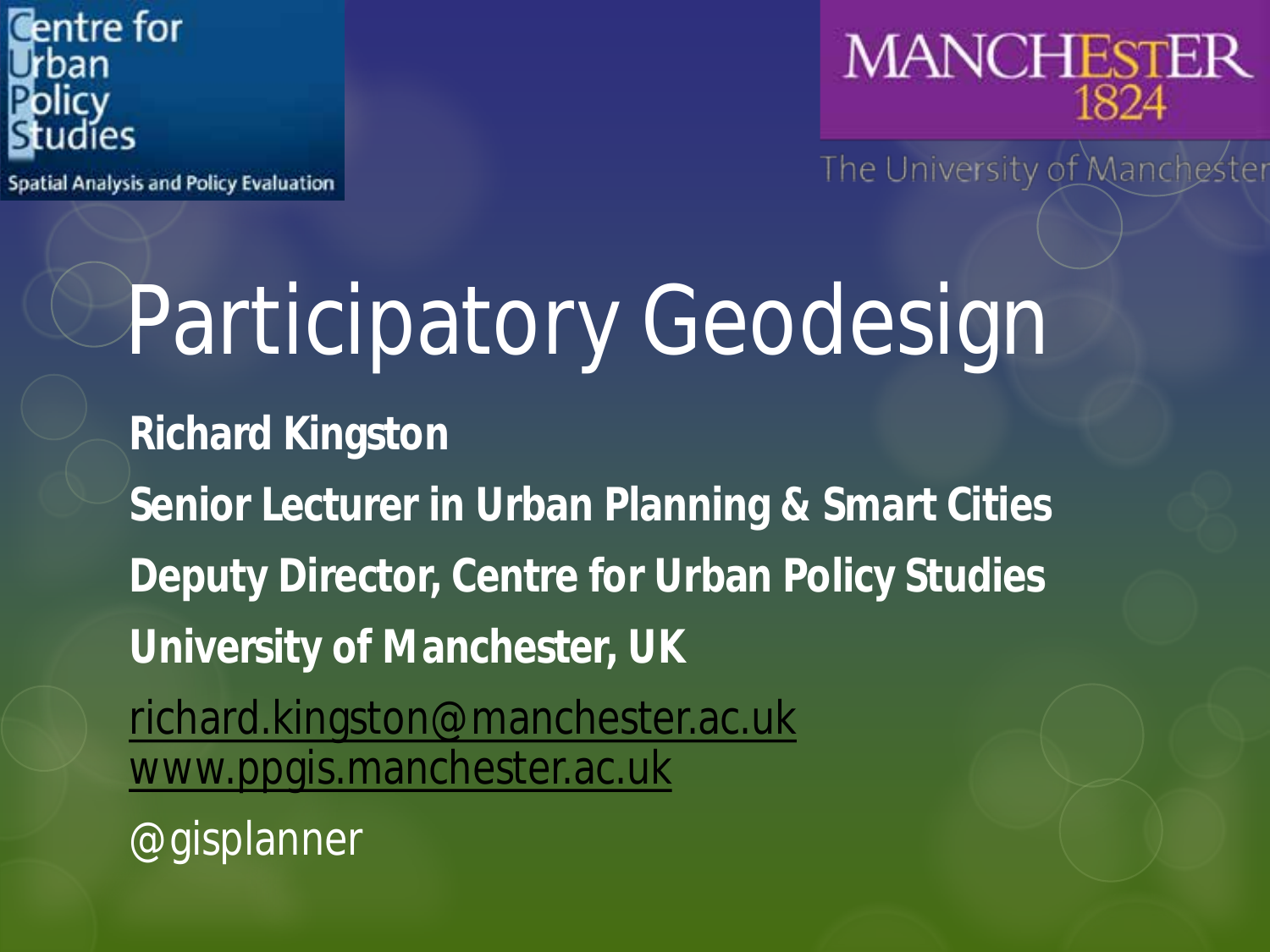#### **Ground Truth**

# Why participatory Geodesign?

- š What can participatory geodesign learn from previous attempts to integrate participatory approaches with GIS.
	- š in the 1990's numerous critiques of GIS (Pickles, 1995) led to a response from the GIS community in the form of PPGIS (Craig et al 2002) with varied success.
- š It is now suggested that *"GeoDesign helps make it possible for the public to engage in the process and contribute in meaningful ways"* (Abukhater & Walker, p.28, 2010).
- š**But**, most participatory processes often involve citizens responding to a set of proposals rather than co-<br>producing the designs themselves, and often only includes a limited set of participants
	- <sup>š</sup> i.e. those that we refer to as the 'usual suspects' (Kingston, 2007).

The Social Implications of Georgiaphic **Information Systems** 

**John Pickles** 

Community Participation and Geographic Information Systems

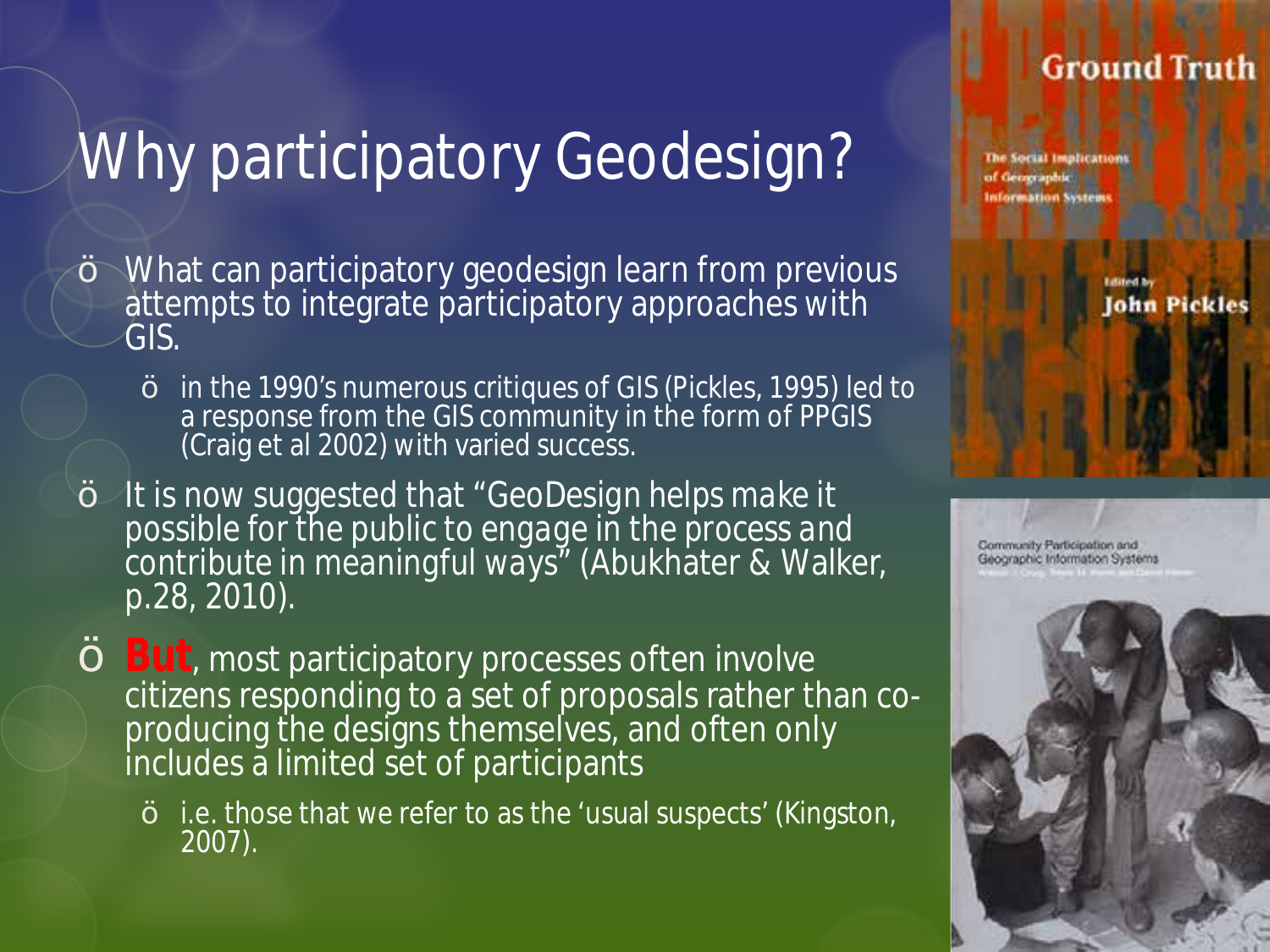## Case study

- š Engaging the community in adapting their neighbourhood to climate change
- š Understanding the problem
	- š based on GIS mapping
	- š indigenous knowledge
	- š story telling
- š A key aspect of a spatial mapping (GIS) approach has been the ability to support the sharing of knowledge and expertise which has resulted in action on the ground.

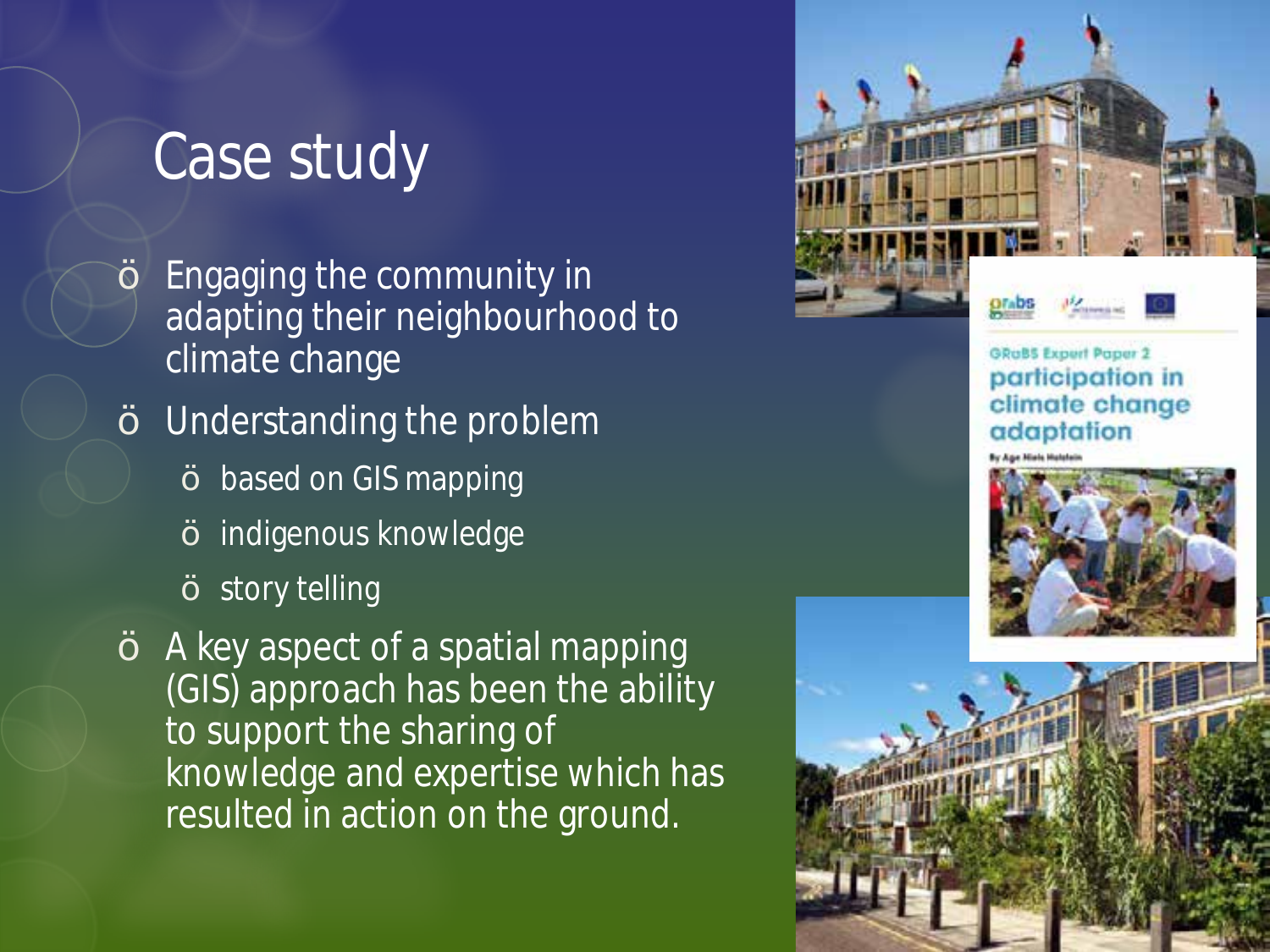



involved citizens, decision makers & other stakeholders working together to understand the risks from CC and coproducing the adaptation action plan

#### **Geo-designing neighbourhoods to adapt to climate change:**

- using spatial data to inform & support decision making
- VGI engenders community interest & involvement
- Allows for *ground truthing*



London Borough of Sutton

#### Hackbridge Climate Change **Adaptation Action Plan**

July 2011



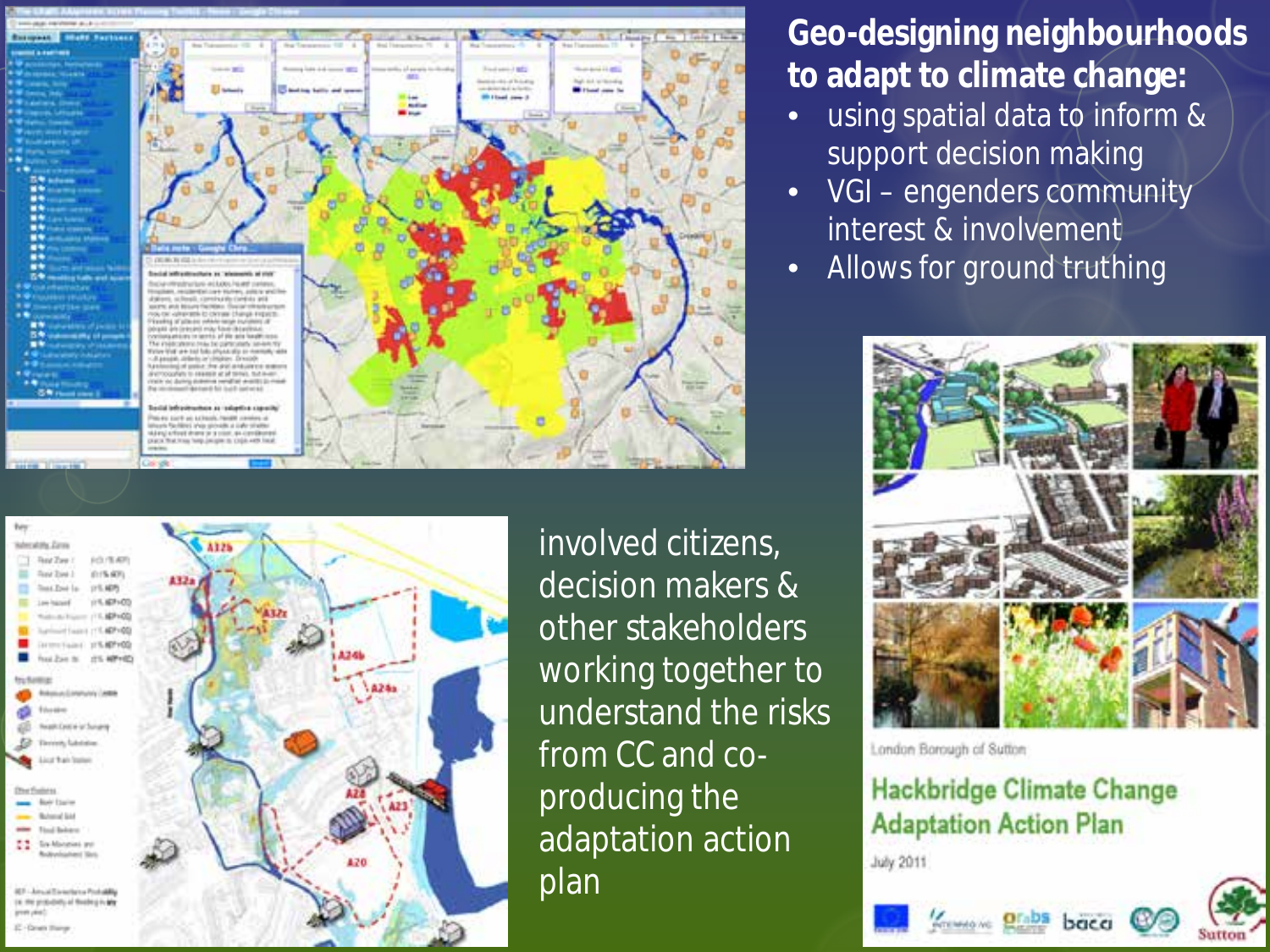### Participation, geodesign & spatial scale

- š Whilst geodesign offers many opportunities, engaging citizens in the design of their neighbourhoods in not a straight-forward task.
- š The spatial scale at which you are planning/designing can be critical.

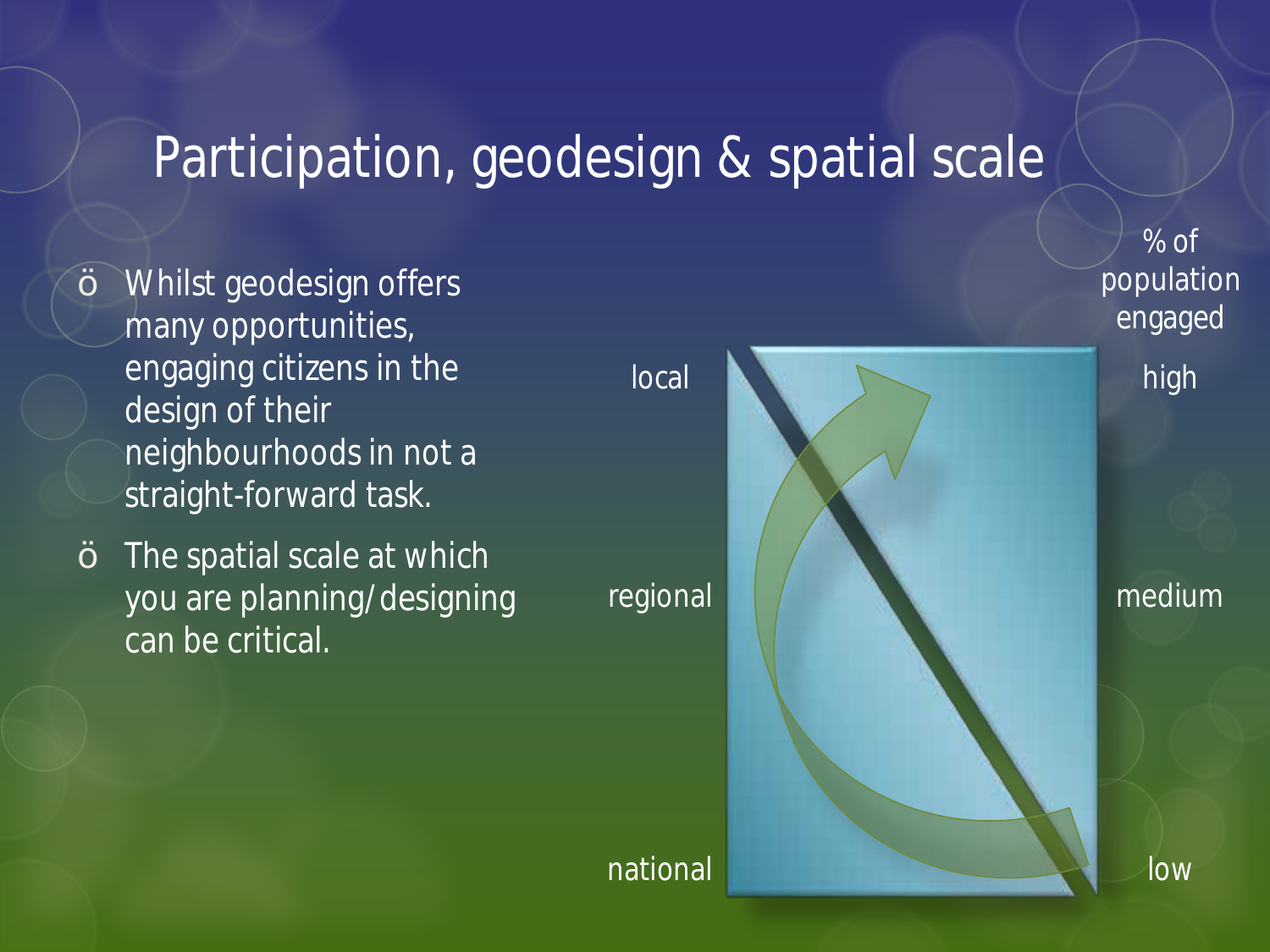The GIS tool helped to building the evidence base available to decision makers and other stakeholders when developing adaptation plans and strategies.

In essence it informed the planning and designing of the adaptation actions on the ground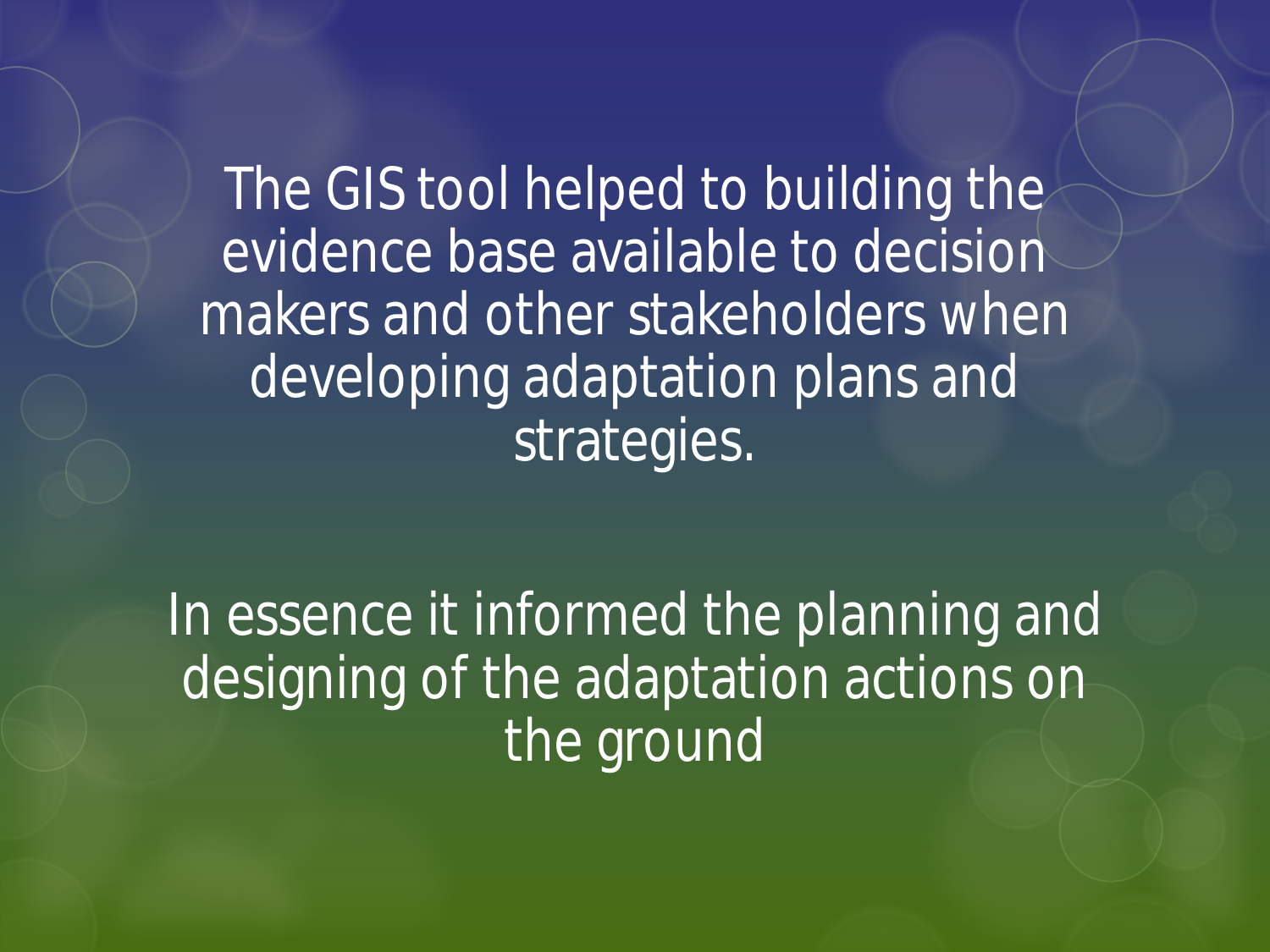

**Spatial Analysis and Policy Evaluation** 

# **Thank you!**

**Richard Kingston Deputy Director Centre for Urban Policy Studies School of Environment, Education & Development University of Manchester** [richard.kingston@manchester.ac.uk](mailto:richard.kingston@manchester.ac.uk) [www.ppgis.manchester.ac.uk](http://www.ppgis.manchester.ac.uk/) @gisplanner



The University of Manchester